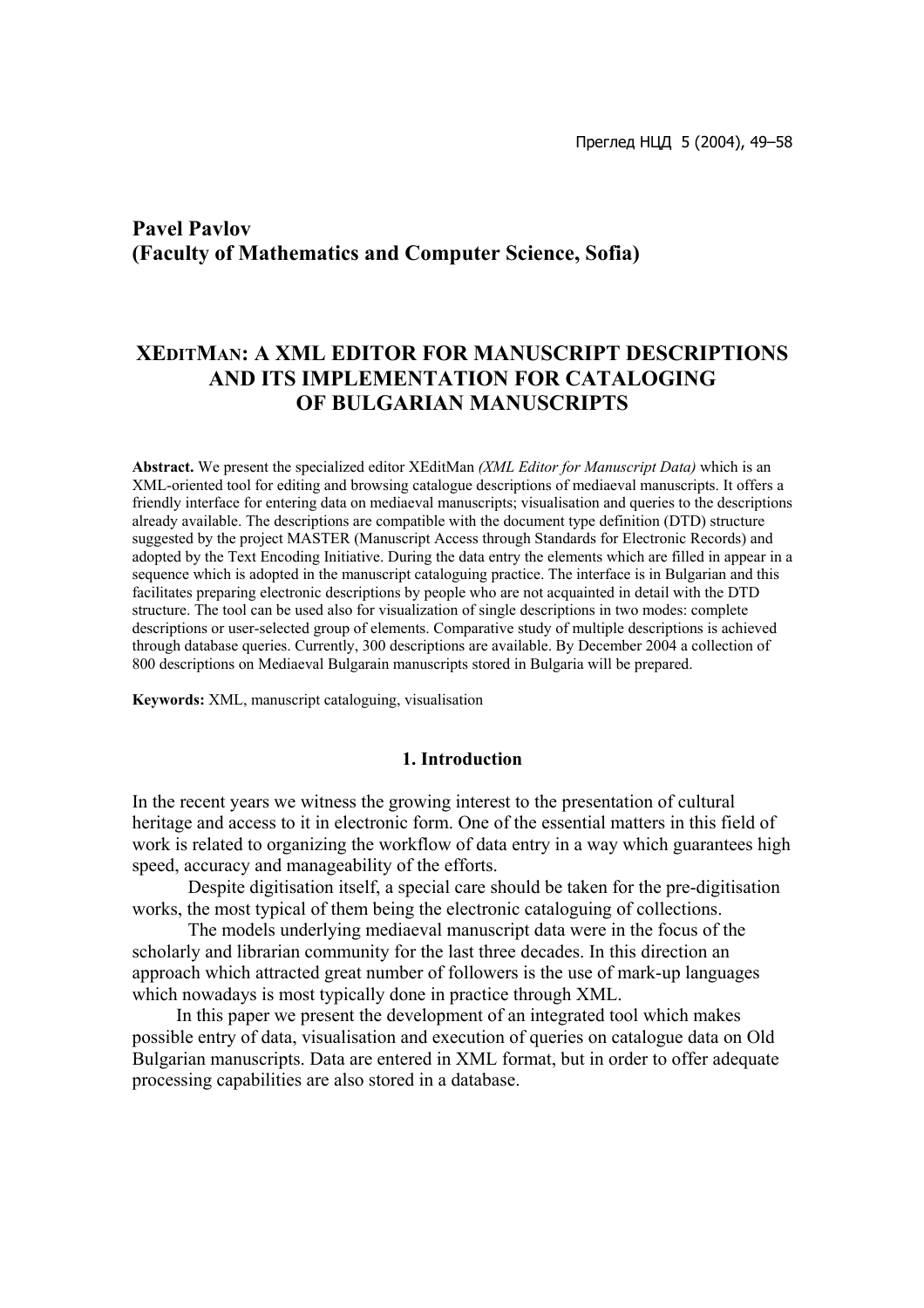#### **2. Bulgarian Experience in Electronic Cataloguing of Manuscripts**

The idea to use a markup language for manuscript descriptions goes back to the 1990es. With the advent of mark-up languages, a team in Bulgaria suggested in 1994-95 a structured description of manuscript data built as an extension of Text Encoding Initiative<sup>1</sup>. A project called *The Repertorium of Old Bulgarian Literature and Letters* was started as "…an archival repository capable of encoding and preserving in SGML (and, subsequently, XML) format of archeographic, palæographic, codicological, textological, and literary-historical data concerning original and translated medieval texts represented in Balkan Cyrillic manuscripts"<sup>[2](#page-1-1)</sup>. For the needs of the project, a computer model based on on SGML was developed. Currently there are 300 manuscript descriptions which should be made available on the project website<sup>[3](#page-1-2)</sup>.

In the late 90es, the National Library "St. Cyril and St. Methodius" and the Institute of Mathematics and Informatics became associated members of the MASTER project *(Manuscript Access through Standards for Electronic Records)* supported by the  $EC<sup>4</sup>$ . Within this project, a TEI-conformant DTD for mediaval manuscripts was developed with the ambition to answer the needs of European repositories, and software for making and visualising records on manuscripts. The document type definitions developed for the MASTER project were adopted by the TEI in May 2003 with minor revisions.

In the Repertorium project, data were entered through Author/Editor software product of SoftQuad company, a predecessor of HoTMetaL and currently available XMetaL editors. In the data entry process, users were seeing all elements from the description on the screen (surrounded by the SGML delimiters, e.g.  $\langle P \rangle$   $\langle P \rangle$ ) which formed long list spread on several screens. This was not very convenient, if we also add that the appearance of elements followed the structure of the DTD which is not the same as the sequence of elements natural for the people working with mediaeval manuscripts. The organization of work was oriented towards one specialist working on one description, which produced results of different quality in the group of almost 10 specialists working on the descriptions [Dobreva, Jordanova, 2000]. The description data were entered in English which made them usable by English language speakers. To enter fragments of Old and Middle Bulgarian texts a designated font was created, and in data entry the LANG attribute was assigned to elements containing text in Old or Middle Bulgarian while for all other languages was supposed that they contain texts in English.

The experience of the pilot catalogue descriptions within the MASTER project was different in two directions: the data were entered in both Bulgarian and English with the idea that this will serve larger research community, and the editor used for the tests was NoteTabLight<sup>[5](#page-1-4)</sup>

 $\overline{a}$ 

<span id="page-1-1"></span>

<span id="page-1-0"></span><sup>1</sup> [http://www.tei-c.org/—](http://www.tei-c.org/)*Text Encoding Initiative Website* <sup>2</sup> *Repertorium*, <http://clover.slavic.pitt.edu/~repertorium/index.html>— website of the *Repertorium of Old Bulgarian Literature and Letters*

<span id="page-1-2"></span><sup>3</sup> On April 25, 2004 there was still a message that link is disabled for file update.

<span id="page-1-3"></span><sup>&</sup>lt;sup>4</sup> MASTER, http://www.cta.dmu.ac.uk/projects/master/, website of the MASTER project.

<span id="page-1-4"></span> $^5$  <http://www.notetab.com/ntl.php>, NoteTabLight – free editor offered as an alternative to the commercial professional editor NoteTab Pro.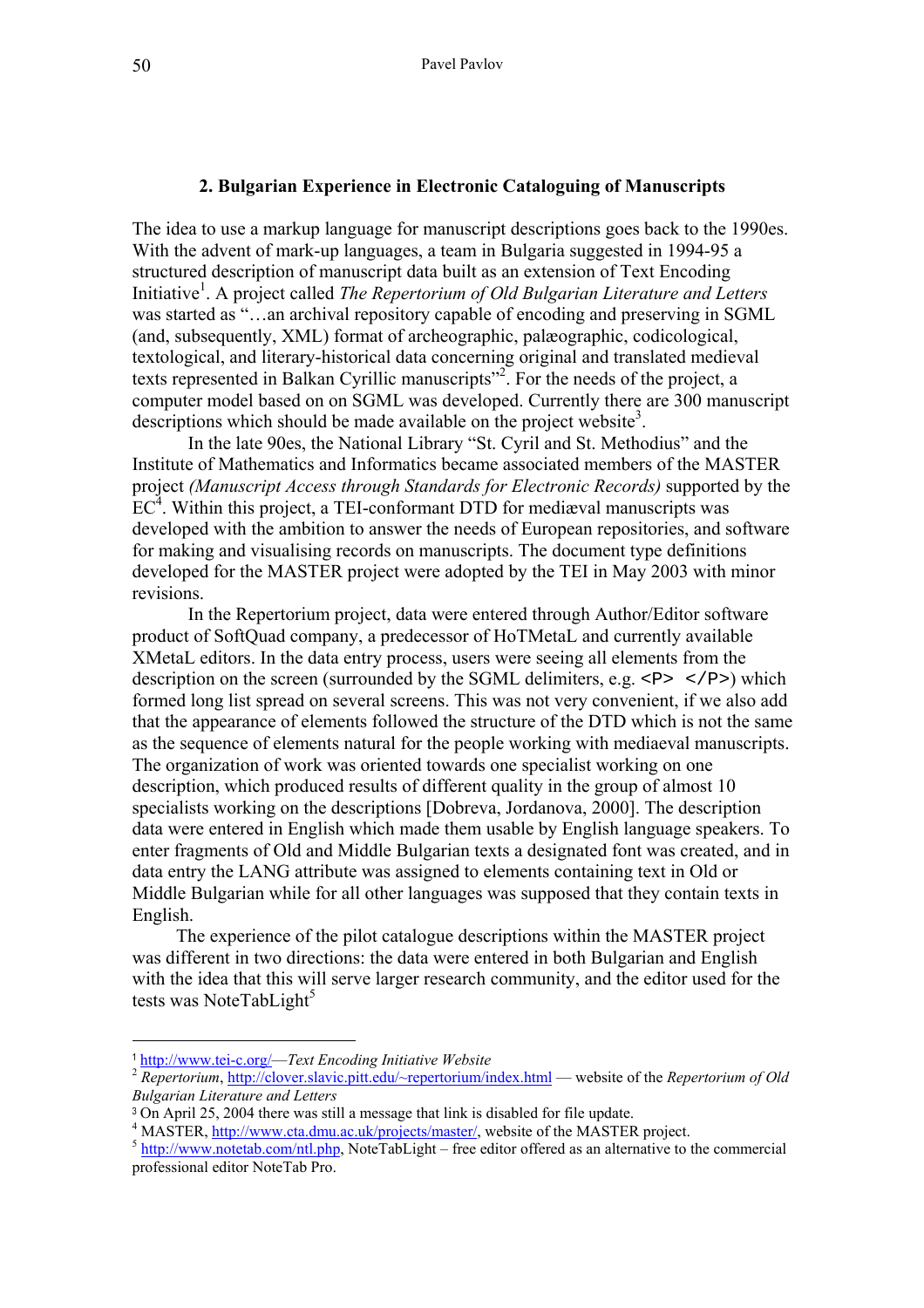This previous Bulgarian experience made clear that the software used in the previous cases was not convenient enough for the staff which took part in data entry. In both cases the tools were allowing data entry and visualization of one particular manuscript, but were not capable of processing sets of catalogue descriptions. Thus we came to the conclusion that there is a necessity of building a new tool, which would combine the most typical tasks related to manuscript cataloguing. Our solution is presented below.

## **3. XEditMan: an Integrated Tool for Entering Data, Visualisation and Executing Queries**

XEditMan, XML Editor for Manuscripts, is an integrated tools which offers support for the following activities:

- o Editing a new catalogue description
- o Editing an existing catalogue description
- o Visualisation of one complete description
- o Visualisation of user-selected data from a description
- o Executing queries over a group of catalogue descriptions.

The editor is currently oriented towards the use of the MASTER document type definition (DTD) for manuscript descriptions adopted by TEI<sup>6</sup>. The editor has an interface in Bulgarian language which is organized as a librarian worksheet (see Fig. 1), the names of elements are translated for reader's convenience to English. The data chosen form the MASTER DTD represent a minimum set of data. We are aware that this form is not allowing entering sophisticated descriptions, but it is convenient and efficient for entering basic manuscript data.

- To facilitate data entry, we included three types of fields:
- o Fields where content is entered by the user

 $\overline{a}$ 

- o Fields with supplied values in the form of a list of elements
- o Fields where a value is entered in advance, but could be edited by the user (this is usually the value 'no information').

| Manuscript name: I                                                          |                                                |
|-----------------------------------------------------------------------------|------------------------------------------------|
| Date:                                                                       |                                                |
| Support material<br>Number of folios                                        | Хартия<br>Пергамент<br>Хартия и пергамент<br>۰ |
| Цял<br>Композит<br>Фрагмент<br>С малки липси<br>Неизвестна<br><b>Status</b> |                                                |

<span id="page-2-0"></span><sup>6</sup> The relevant materials can be found on [http://www.tei-c.org.uk/Master/Reference/,](http://www.tei-c.org.uk/Master/Reference/) last accessed on April 25, 2004.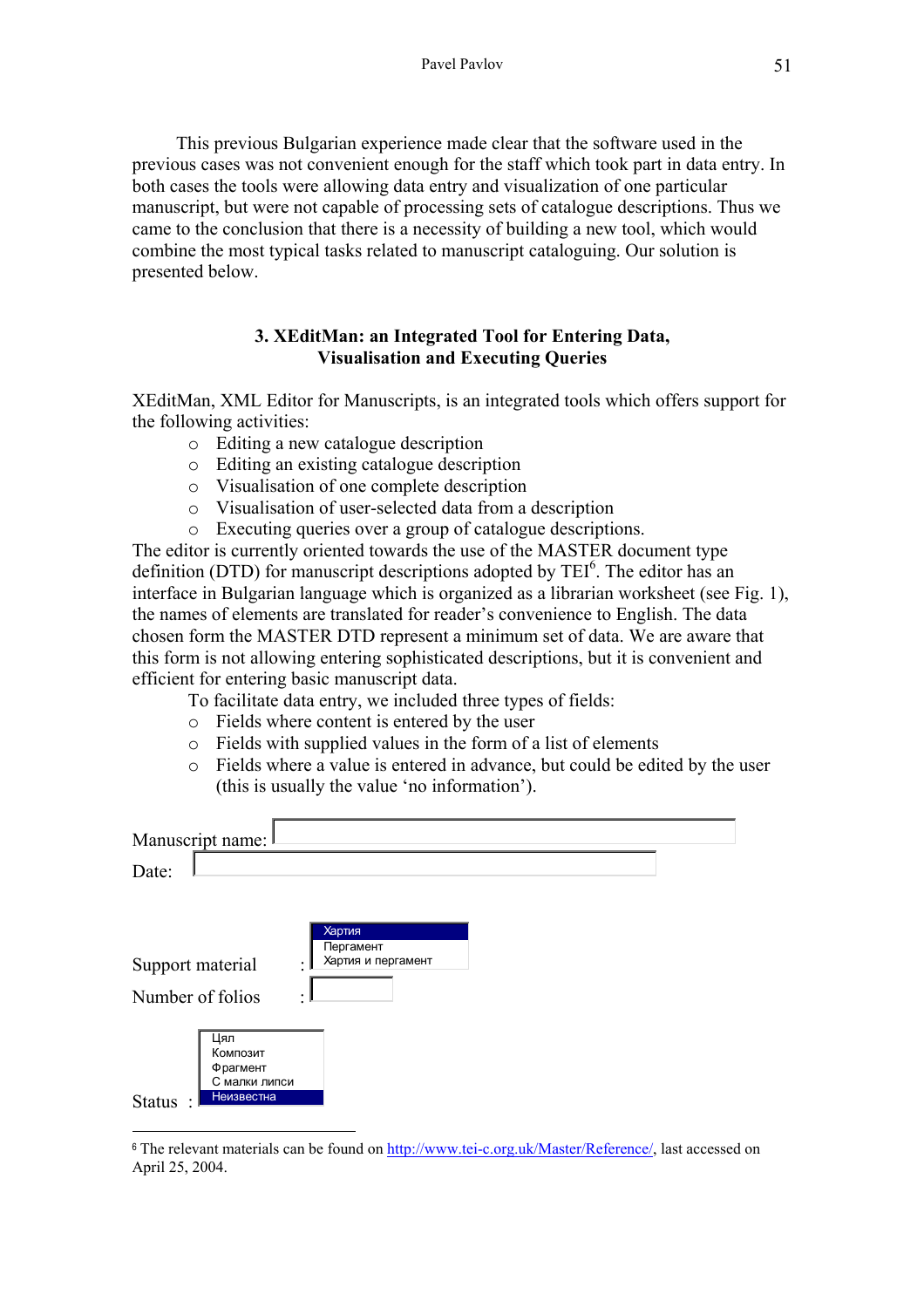| Няма сведения                                                   |  |
|-----------------------------------------------------------------|--|
| Watermarks                                                      |  |
| Няма сведения                                                   |  |
| Collation:                                                      |  |
| Няма сведения                                                   |  |
| Quire structure:                                                |  |
| Vertical size (mm):                                             |  |
| Horizontal size (mm):                                           |  |
| Number of Scribes:<br>Неизвестно<br>Name:                       |  |
| Няма сведения<br>Script:                                        |  |
| Няма сведения<br>Ink:                                           |  |
| Единствен<br>Основен<br>Допълнителен<br>Extent<br>Няма сведения |  |
| Description of the script:                                      |  |
|                                                                 |  |
| Няма сведения                                                   |  |
| Place of origin:<br>$\vert$ 4                                   |  |
|                                                                 |  |
| Няма сведения                                                   |  |
| Provenance                                                      |  |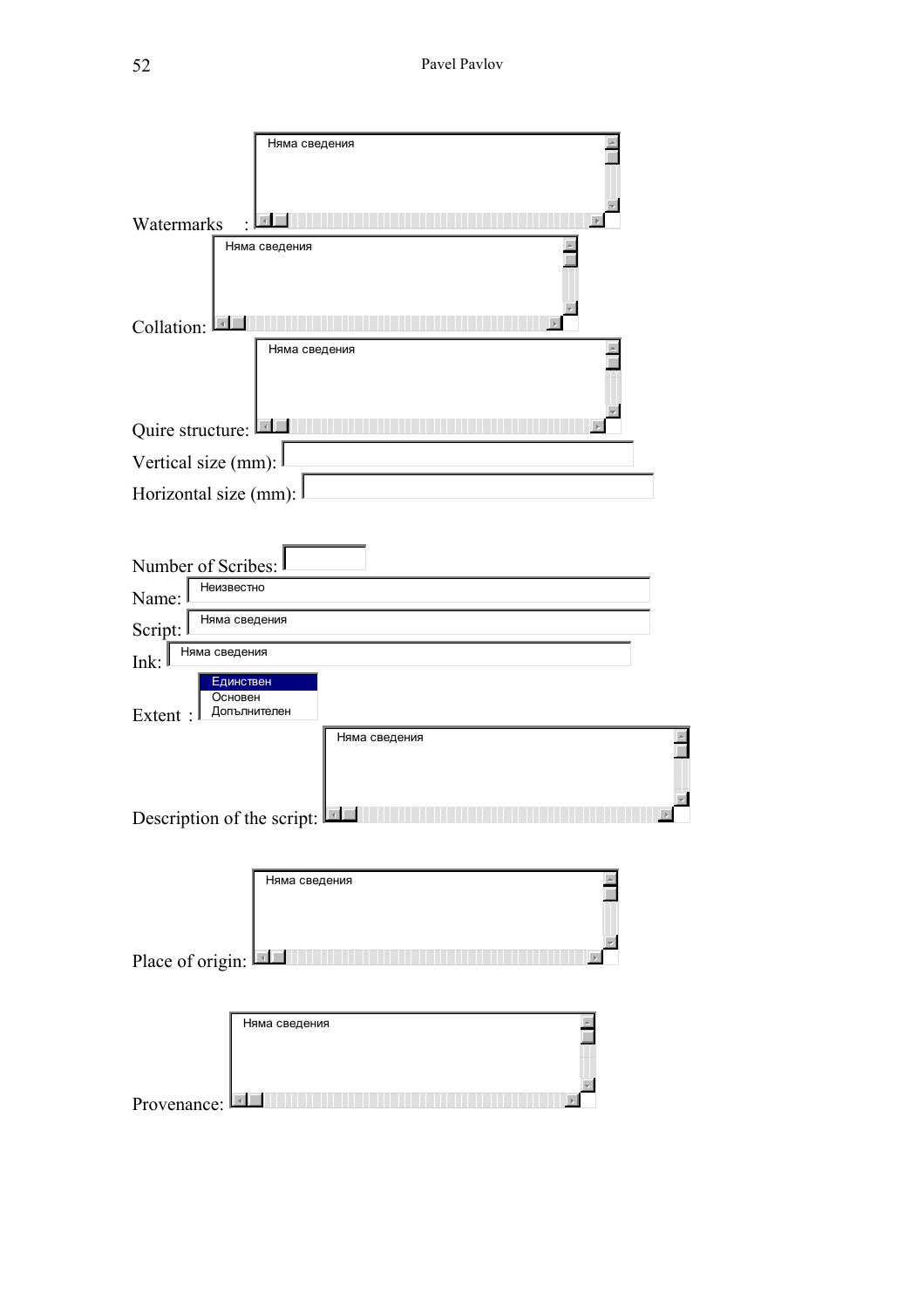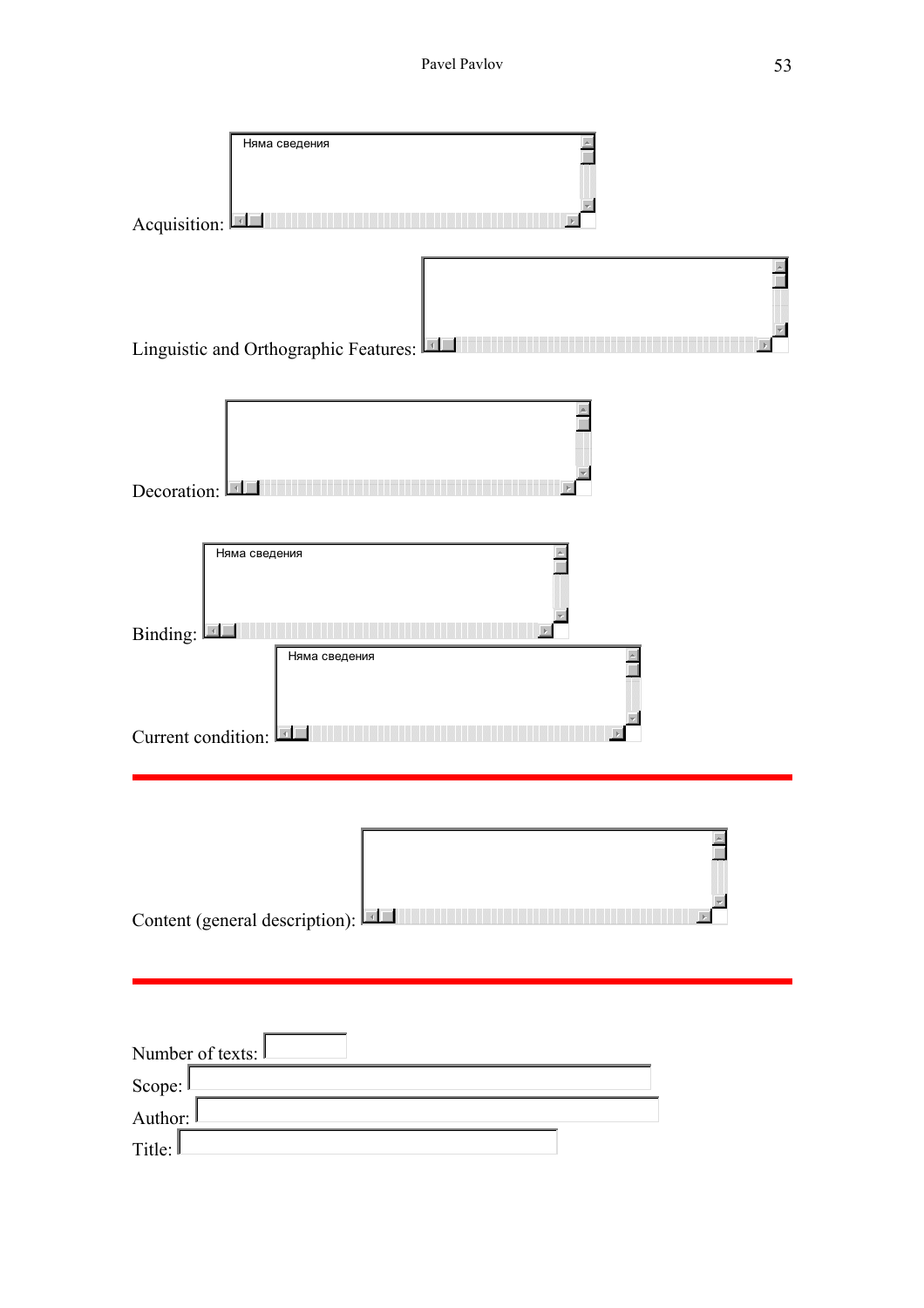



Repository data

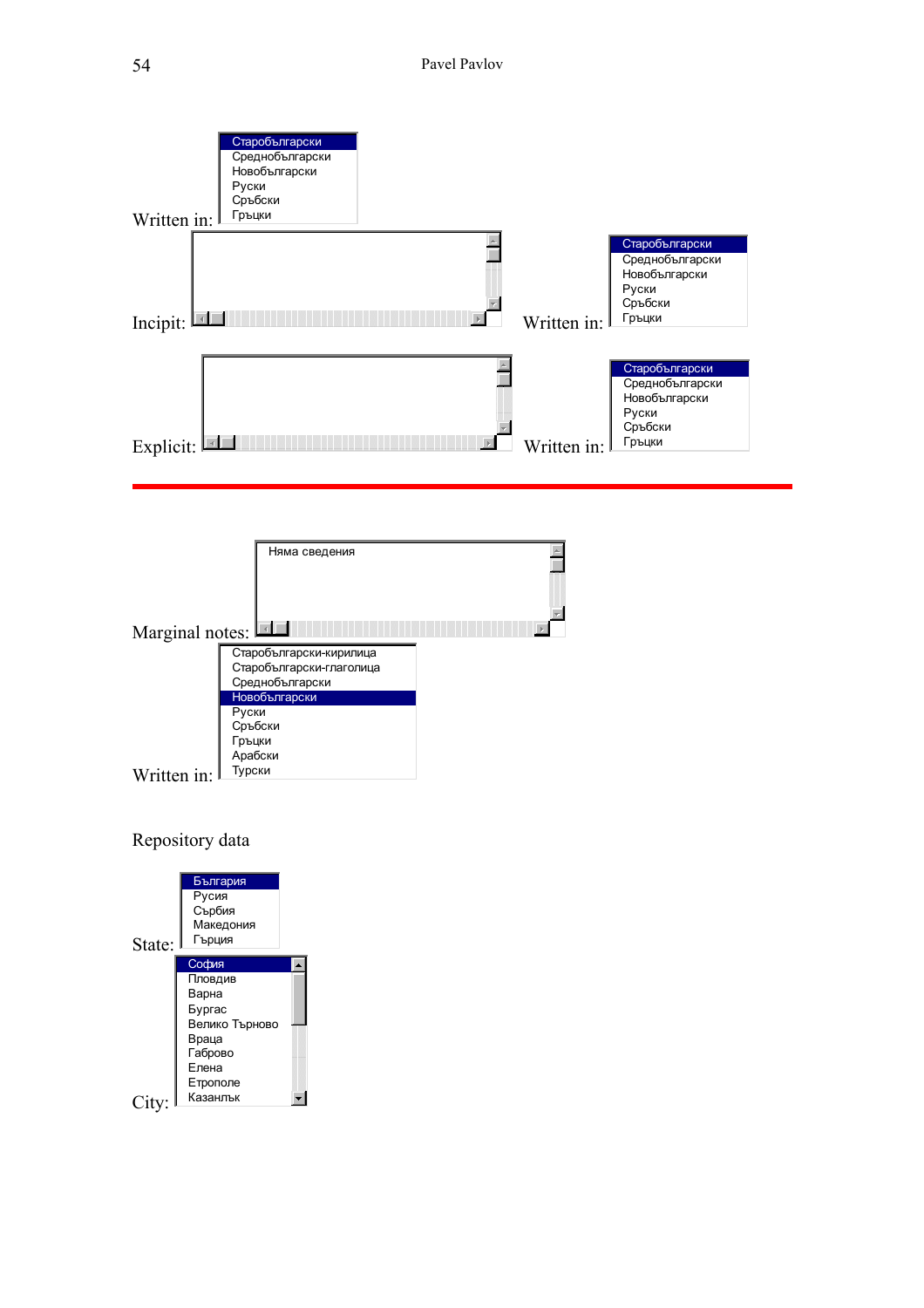|                                            | Народна библиотека "Св. Св. Кирил и Методий", София                                     |  |  |  |  |  |
|--------------------------------------------|-----------------------------------------------------------------------------------------|--|--|--|--|--|
|                                            | Национален музей "Рилски манастир"                                                      |  |  |  |  |  |
|                                            | Библиотека на Академията на науките (БАН), София                                        |  |  |  |  |  |
|                                            | Църковен историко-археологически музей, София                                           |  |  |  |  |  |
|                                            | Окръжна библиотека, Бургас                                                              |  |  |  |  |  |
|                                            | Музей на Възраждането, Варна                                                            |  |  |  |  |  |
|                                            | Църква "Св. Атанасий", Варна                                                            |  |  |  |  |  |
|                                            | Великотърновска митрополия, Велико Търново<br>Окръжен исторически архив, Велико Търново |  |  |  |  |  |
|                                            |                                                                                         |  |  |  |  |  |
| Врачанска митрополия, Враца<br>Repository: |                                                                                         |  |  |  |  |  |
|                                            |                                                                                         |  |  |  |  |  |
| Identification number:                     |                                                                                         |  |  |  |  |  |
|                                            | Български                                                                               |  |  |  |  |  |
|                                            | Английски                                                                               |  |  |  |  |  |
|                                            | Руски<br>Language of the description:                                                   |  |  |  |  |  |
|                                            |                                                                                         |  |  |  |  |  |
|                                            | 2004 г.                                                                                 |  |  |  |  |  |
|                                            |                                                                                         |  |  |  |  |  |
| Date of description:                       |                                                                                         |  |  |  |  |  |
| Data entered by:                           |                                                                                         |  |  |  |  |  |

Fig. 1. Data Entry Worksheet

The user enters data and presses a button which produces the description according to the DTD structure. For elements which can be used repetitively, such as scribes and texts, during the initial data entry the user supplies the number of repetitive elements needed and during the editing of an existing document he/she can enter all values. These elements are preceded by a red bar in the interface in order to be easily distinguished. For **visualisation** of a particular manuscript, XEditMan offers a view similar to the one of data entry. Fig. 2 shows an example of a visualised fragment. A special care was taken to visualise Old Cyrillic texts properly.

Since scrolling through a description is not always of benefit to the users interested in particular details, XEditMan offers a possibility to see selected data from a particular description. The user can choose the data he is interested in (see Fig. 3). These data appear following the pattern which is already familiar to the user – the only difference is that in this case not all available data are shown, but only the selected ones (see Fig. 4).

For greater flexibility of manuscript description use, the data from the XML description are also stored in a database (in the particular case, this is Microsoft Access). This allows executing queries, for example, of all manuscripts from a specific repository; sorted by date of origin or location, etc. On Fig. 5 we present the result of a query showing works written by different authors in the manuscript electronic catalogue collection.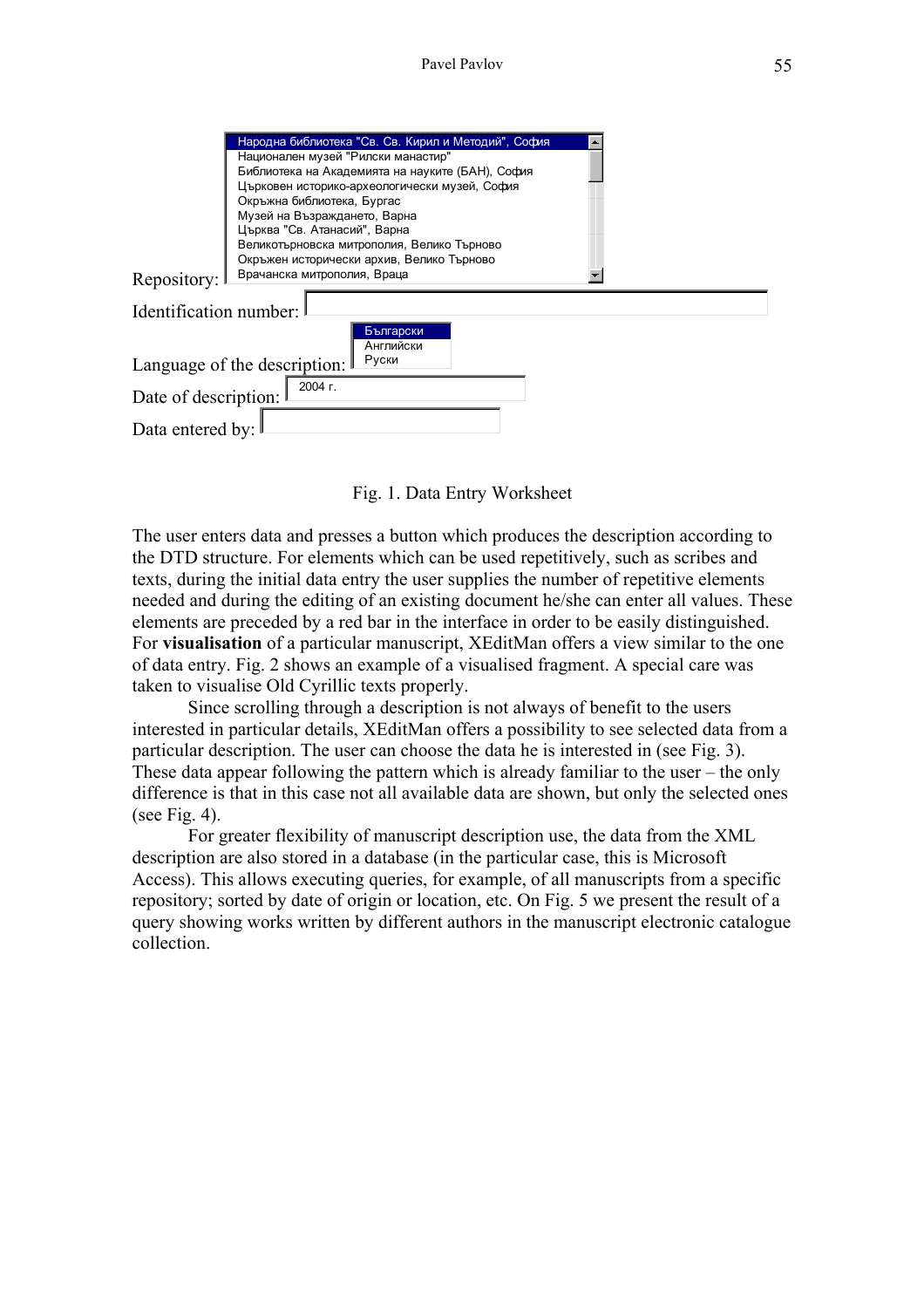| Viewing all file - Microsoft Internet Explorer                                                                           | $  B $ $\times$           |
|--------------------------------------------------------------------------------------------------------------------------|---------------------------|
| Edit<br>View Favorites Tools<br>File<br>Help                                                                             | 棚                         |
|                                                                                                                          |                           |
| Address   http://localhost/XViewerMan_all.asp?file=bg_674.xml<br>$\mathcal{C}$ Go<br>▾                                   | Links <sup>&gt;&gt;</sup> |
|                                                                                                                          |                           |
|                                                                                                                          |                           |
| TekcT №: 12                                                                                                              |                           |
|                                                                                                                          |                           |
| Обхват: 166г-200∨                                                                                                        |                           |
| Автор: Григорий Богослов                                                                                                 |                           |
|                                                                                                                          |                           |
|                                                                                                                          |                           |
| Заглавие:                                                                                                                |                           |
| Слово за Кръщение Христово (II)                                                                                          |                           |
|                                                                                                                          |                           |
| Новобългарски<br>ЕЗИК:                                                                                                   |                           |
|                                                                                                                          |                           |
| Начало:                                                                                                                  |                           |
|                                                                                                                          |                           |
| Иже въ стъї шца нашто Грігоріа, архейскопа Кшнстантинъграда, вгослова. слово на стое                                     |                           |
| коъщеніе: АІ: Ечера свътлъни просвъщеніа днь прадновавше. иво поваше радостна положити                                   |                           |
| ċ.                                                                                                                       |                           |
| <b>CHE</b> Local intranet<br><sup>2</sup> Done                                                                           |                           |
| 》   Ginbo   @ View   9 [2] 0   ③ april   图 untitl   图 Docu  <br><b>Metio</b><br>s <mark>k</mark> Start<br><b>卓久</b> (ドEN | 20:12                     |

Fig. 2. Example of a visualised fragment in XEditMan

|                 | Viewing details of a file - Microsoft Internet Explorer                                                                      | $- p $ $\times$           |
|-----------------|------------------------------------------------------------------------------------------------------------------------------|---------------------------|
| File:           | Edit View Favorites Tools Help                                                                                               | 糖                         |
|                 | ↓Back • ⇒ • ◎ ☑ 盗   ◎Search Favorites 《History   尾• △ ◎ •                                                                    |                           |
|                 | $\overline{\phantom{a}}$ $\phi$ Go<br>Address $\left  \right\rangle$ http://localhost/XViewerMan_details.asp?file=bq_674.xml | Links <sup>&gt;&gt;</sup> |
|                 | Изберете полетата, от чието съдържание се интересувате:                                                                      |                           |
| ☞               | Наименование                                                                                                                 |                           |
| ⊽               | Датировка                                                                                                                    |                           |
| ⊽               | Материал                                                                                                                     |                           |
| п               | Брой листове                                                                                                                 |                           |
| ⊽               | Степен на съхраненост                                                                                                        |                           |
| п.              | Водни знаци                                                                                                                  |                           |
|                 | Колация                                                                                                                      |                           |
| п               | Номерация на тетрадите                                                                                                       |                           |
| ⊽               | Вертикален размер в мм                                                                                                       |                           |
| ⊽               | Хоризонтален размер в им                                                                                                     |                           |
| п               | Брой писари                                                                                                                  |                           |
| <b>a</b> l Done | Local intranet                                                                                                               |                           |
|                 | 過Start   [1] @ 9 [3] @<br><b>GKKEN</b>                                                                                       | 20:28                     |

Fig. 3. An example of choosing data for visualisation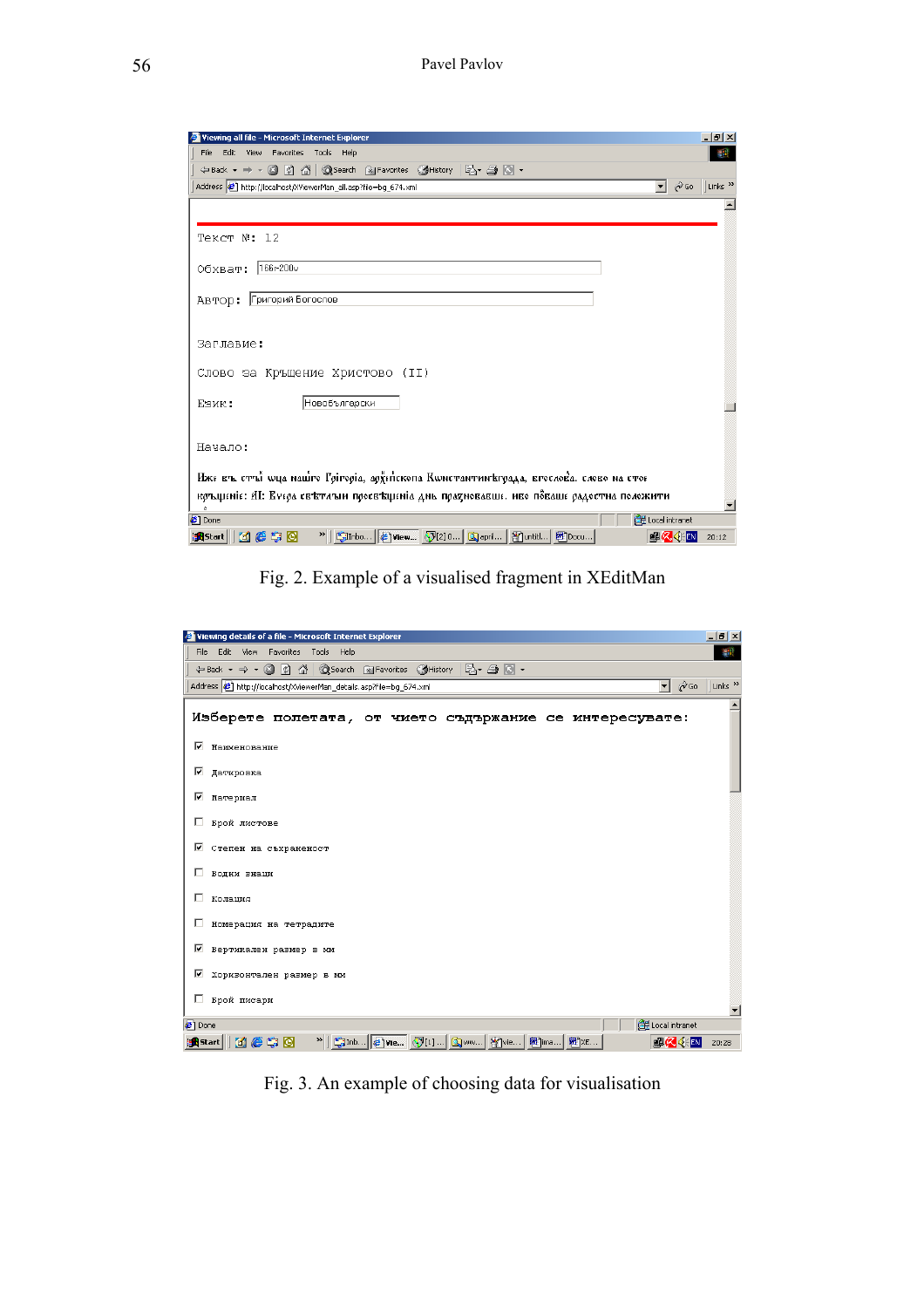| Viewing details of a file - Microsoft Internet Explorer      |                                         | $  E $ $\times$           |
|--------------------------------------------------------------|-----------------------------------------|---------------------------|
| File<br>Edit View Favorites Tools Help                       |                                         | 辑                         |
|                                                              |                                         |                           |
| Address <b>&amp;</b> http://localhost/XViewerMan_details.asp | $\mathcal{C}$ Go<br>$\vert \cdot \vert$ | Links <sup>&gt;&gt;</sup> |
| Наименование: 16 слова на Григорий Богослов                  |                                         |                           |
| Датировка: 1350-60                                           |                                         |                           |
| Материал: Хартия                                             |                                         |                           |
| Степен на съхраненост: Смалки липси                          |                                         |                           |
| Вертикален размер в мм: 280                                  |                                         |                           |
| Хоризонтален размер в мм: 200                                |                                         |                           |
|                                                              |                                         |                           |
|                                                              |                                         |                           |
|                                                              |                                         |                           |
|                                                              |                                         |                           |
|                                                              |                                         |                           |
| <sup>2</sup> ] Done                                          | Local intranet                          |                           |
| <b>Metio</b><br><b>B</b> istart                              | 事 <mark>么</mark> (三                     | 20:27                     |

Fig. 4. Visualisation of data selected by the user

| • Справка по автори - Microsoft Internet Explorer |                                                           |                                                                                |        |                                   |       |                                                          | $  \mathbb{Z}$ $\times$   |
|---------------------------------------------------|-----------------------------------------------------------|--------------------------------------------------------------------------------|--------|-----------------------------------|-------|----------------------------------------------------------|---------------------------|
| File                                              | Edit View Favorites Tools Help<br>酣                       |                                                                                |        |                                   |       |                                                          |                           |
|                                                   |                                                           |                                                                                |        |                                   |       |                                                          |                           |
| Address <b>B</b> http://localhost/spravka_5.asp   |                                                           |                                                                                |        |                                   |       | $\overline{\mathbf{v}}$ $\partial$ Go                    | Links <sup>&gt;&gt;</sup> |
|                                                   |                                                           |                                                                                |        |                                   |       |                                                          |                           |
| Справка по автори                                 |                                                           |                                                                                |        |                                   |       |                                                          |                           |
|                                                   |                                                           |                                                                                |        |                                   |       |                                                          |                           |
| Андрей Критски                                    |                                                           |                                                                                |        |                                   |       |                                                          |                           |
| Заглавие                                          |                                                           | Начало                                                                         | Номер  |                                   |       | Хранилище                                                |                           |
| Второ слово на                                    | $\theta$ ьзтываів $\overline{r}$ пакты нас $\overline{r}$ |                                                                                | HEKM N |                                   |       | Народна библиотека "Св.                                  |                           |
| Успение Богородично                               | WERY NOTE CAOE KN                                         |                                                                                | 1417   | Св. Кирил и Методий",             |       |                                                          |                           |
|                                                   | <b>ТОКЖКСТЕФУ</b>                                         |                                                                                |        | София                             |       |                                                          |                           |
|                                                   |                                                           |                                                                                |        |                                   |       |                                                          |                           |
|                                                   |                                                           |                                                                                |        |                                   |       |                                                          |                           |
| Григорий Богослов                                 |                                                           |                                                                                |        |                                   |       |                                                          |                           |
| Заглавие                                          |                                                           | Начало                                                                         |        |                                   | Номер | Хранилище                                                |                           |
|                                                   | Иже въ стуъ wya нашего Гонгоріа Архіепкиа                 |                                                                                |        |                                   |       | Народна                                                  |                           |
| Слово за Пасха                                    | Константинагодда вгослова. на Пасхоу и на wroжденіе.      |                                                                                |        |                                   | 674   | библиотека "Св.                                          |                           |
| (T)                                               |                                                           | Сло А. Блен wys. Еъскрезніл двиъ и начелю десню, и<br>просветним се тръжьством |        |                                   |       | Св. Кирил и                                              |                           |
|                                                   |                                                           |                                                                                |        |                                   |       | Методий", София                                          |                           |
|                                                   |                                                           |                                                                                |        |                                   |       | Народна                                                  |                           |
| Слово за Пасха                                    |                                                           | Тогожде на свтоуоу Пасхоу, слово.В На сражи моен<br>674                        |        |                                   |       | библиотека "Св.                                          |                           |
| (TI)                                              |                                                           | станоу, обче чюдитын АввакКм                                                   |        |                                   |       | Св. Кирил и                                              |                           |
|                                                   |                                                           |                                                                                |        |                                   |       | Методий", София                                          |                           |
| За Новата                                         | Иже въ стъї wya нашто Гоігопіа архіеппа                   |                                                                                |        | Народна                           |       |                                                          |                           |
|                                                   |                                                           |                                                                                |        | библиотека "Св.<br>Local intranet |       |                                                          |                           |
| <b>∉</b> 1 Done                                   |                                                           |                                                                                |        |                                   |       |                                                          |                           |
| <b>Metio</b><br>s <sup>1</sup> iStart             | <b>Справка по автори - </b>                               |                                                                                |        |                                   |       | $\mathcal{A}\in\mathbb{R}$ $\mathbb{Z}$ $\mathbb{Z}$ and | 14:41                     |

Fig. 5. An example of a query on all available manuscripts in the electronic catalogue